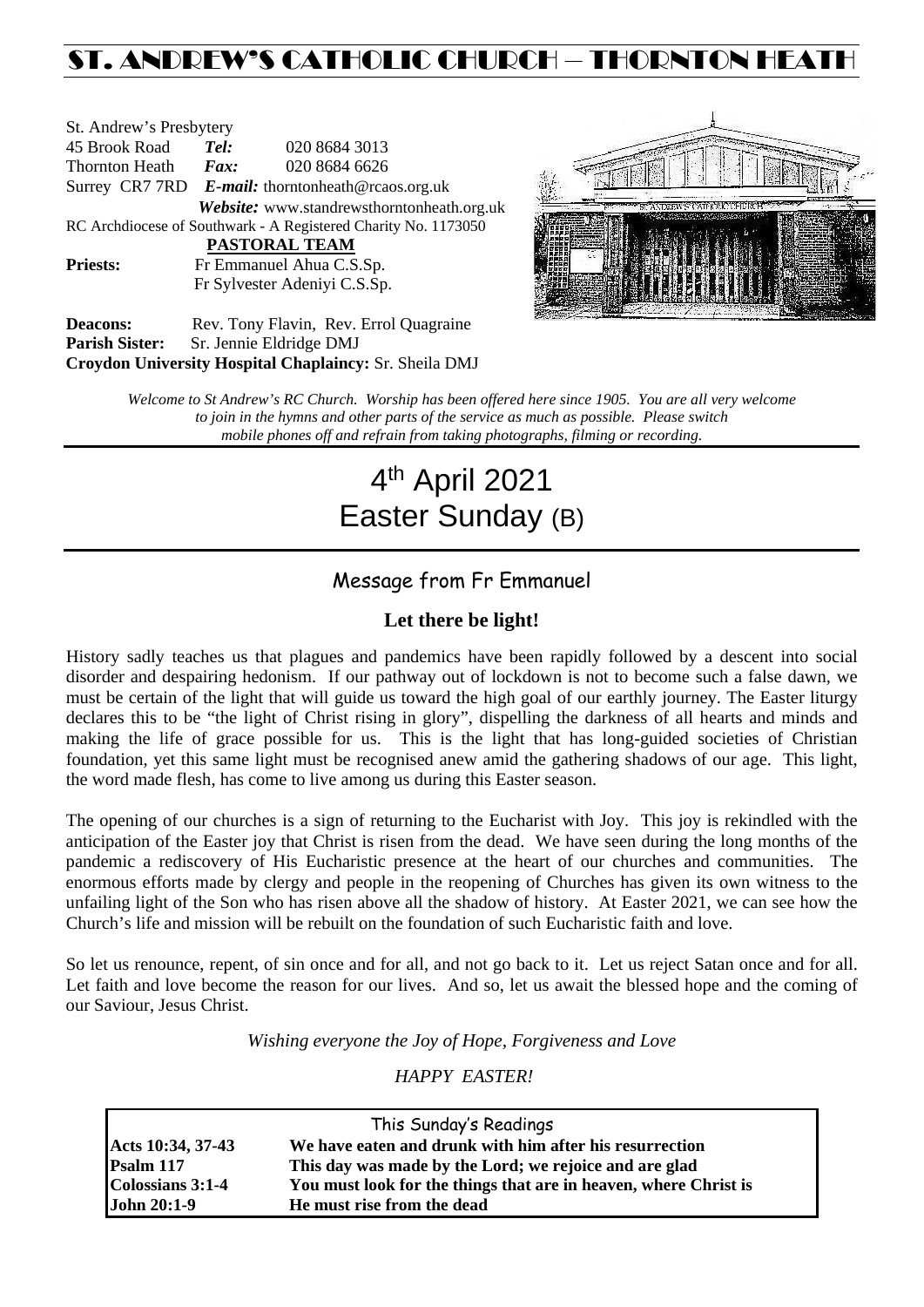## Diary for the Week

|                                  |                                | UNIY JUI IIIC WEEN          |                                                                              |
|----------------------------------|--------------------------------|-----------------------------|------------------------------------------------------------------------------|
| Sunday 4 <sup>th</sup> April     | 8.30pm (Saturday) Easter Vigil |                             | For the People of the Parish                                                 |
| <b>Easter Sunday</b>             | 7.30am                         | Mass                        | Lynda Salako RIP                                                             |
| The Resurrection of the          | 9.30am                         | <b>Mass</b>                 | Frances Gilbert (Wellbeing)                                                  |
| <b>Lord</b>                      | 11.30am                        | Mass                        | Donald Melvin RIP                                                            |
| Monday 5 <sup>th</sup> April     |                                |                             |                                                                              |
| <b>Easter Monday</b>             | 10.00am                        | Mass                        | Pasquelina (Rina) Fernandes RIP                                              |
| Tuesday 6 <sup>th</sup> April    | 7.30am                         | <b>Mass</b>                 | Robert Hopkins (Wellbeing)                                                   |
|                                  | 10.00am                        | Mass                        | Juste Allezounhoue (sick)                                                    |
| Wednesday 7th April              | 7.30am                         | Mass                        | Fr Adolfo Pacheco (sick)                                                     |
|                                  | 10.00am                        | Mass                        | Pat Dalton RIP                                                               |
| Thursday 8 <sup>th</sup> April   | 7.30am                         | <b>Mass</b>                 | Patricia Ritchie RIP                                                         |
|                                  | 10.00am                        | Mass                        | Fr Maurizio Pallu (sick)                                                     |
| Friday 9th April                 | 7.30am                         | Mass                        | Evelyn Hampshire RIP                                                         |
|                                  | 10.00am                        | Mass                        |                                                                              |
| Saturday 10 <sup>th</sup> April  | 9.30am                         | Mass                        | Paul Etuka RIP                                                               |
|                                  | $10.00 - 10.30$ am             | <b>Confessions</b>          |                                                                              |
|                                  | $5.00 - 5.30$ pm               | <b>Confessions</b>          |                                                                              |
|                                  | 6.00 <sub>pm</sub>             | <b>First Mass of Sunday</b> | <b>Sr Mary Martin RIP</b>                                                    |
| Sunday 11 <sup>th</sup> April    | 9.30am                         | <b>Mass</b>                 | Mrs Elsie Harvey RIP                                                         |
| 2 <sup>nd</sup> Sunday of Easter | 11.30am                        | Mass                        | Chantella & Anastacia Ogwuke (Birthday)                                      |
| <b>Feast of the Divine Mercy</b> | 6.00 <sub>pm</sub>             | Mass                        | For the People of the Parish                                                 |
| Monday 12 <sup>th</sup> April    | 7.30am                         | <b>Mass</b>                 | Patricia Ritchie RIP                                                         |
|                                  | 10.00am                        | Mass                        | Fr Maurizio Pallu (sick)                                                     |
| Tuesday 13 <sup>th</sup> April   | 7.30am                         | <b>Mass</b>                 | Evelyn Hampshire RIP                                                         |
|                                  | 10.00am                        | Mass                        |                                                                              |
| Wednesday 14th April             | 7.30am                         | Mass                        | Pierre-Louis Amoussou (Wellbeing)                                            |
|                                  | 10.00am                        | Mass                        | <b>Sr Mary Martin RIP</b>                                                    |
| Thursday 15th April              | 7.30am                         | Mass                        | Olga Louth (sick)                                                            |
|                                  | 10.00am                        | Mass                        |                                                                              |
| Friday 16 <sup>th</sup> April    | 7.30am<br>$10.00am$            | Mass                        | Patricia Richie RIP                                                          |
| Saturday 17th April              | 9.30am                         | Mass<br>Mass                | Anton Benedict (Anniv)<br>Fr Maurizio Pallu (sick)                           |
|                                  | $10.00 - 10.30$ am             | <b>Confessions</b>          |                                                                              |
|                                  | $5.00 - 5.30$ pm               | <b>Confessions</b>          |                                                                              |
|                                  |                                |                             |                                                                              |
|                                  |                                |                             |                                                                              |
|                                  | 6.00 <sub>pm</sub>             | First Mass of Sunday        | Paul Etuka RIP                                                               |
| Sunday 18 <sup>th</sup> April    | 9.30am                         | Mass                        | <b>Sr Mary Martin RIP</b>                                                    |
| 3 <sup>rd</sup> Sunday of Easter | 11.30am                        | <b>Mass</b>                 | Cathy Giraud RIP                                                             |
|                                  | 6.00 <sub>pm</sub>             | <b>Mass</b>                 | For the People of the Parish                                                 |
| Monday 19th April                | 7.30am<br>10.00am              | Mass<br>Mass                | Michael Dunne (sick)                                                         |
|                                  |                                |                             |                                                                              |
| Tuesday 20 <sup>th</sup> April   | 7.30am                         | <b>Mass</b>                 | Timothy Dunne (Wellbeing)                                                    |
|                                  | 10.00am                        | Mass                        | Adrian Gladwin Freeman RIP (Anniv)                                           |
| Wednesday 21 <sup>st</sup> April | 7.30am                         | Mass                        |                                                                              |
|                                  | 10.00am                        | Mass                        | Valentine Athayde RIP                                                        |
| Thursday 22 <sup>nd</sup> April  | 7.30am                         | Mass                        |                                                                              |
|                                  | 10.00am                        | Mass                        | Paul Etuka RIP                                                               |
| Friday 23rd April                | 7.30am                         | Mass                        |                                                                              |
| <b>St George</b>                 | 10.00am                        | Mass                        |                                                                              |
| Saturday 24th April              | 9.30am                         | Mass                        |                                                                              |
|                                  | $10.00 - 10.30$ am             | <b>Confessions</b>          |                                                                              |
|                                  | $5.00 - 5.30$ pm               | <b>Confessions</b>          |                                                                              |
|                                  | 6.00 <sub>pm</sub>             | <b>First Mass of Sunday</b> | For the People of the Parish                                                 |
| Sunday 25 <sup>th</sup> April    | 9.30am                         | <b>Mass</b>                 | Lily Brew Arthur RIP                                                         |
| 4 <sup>th</sup> Sunday of Easter | 11.30am<br>6.00 <sub>pm</sub>  | <b>Mass</b><br>Mass         | Madeline Victoire (92 <sup>nd</sup> Birthday)<br>Lewin Family (Thanksgiving) |

Church cleaners: this week: Fifi's Group, Sancho's Dusters (14.4.21), St Jude's Group (21.4.21), Judie's Crew (28.4.21)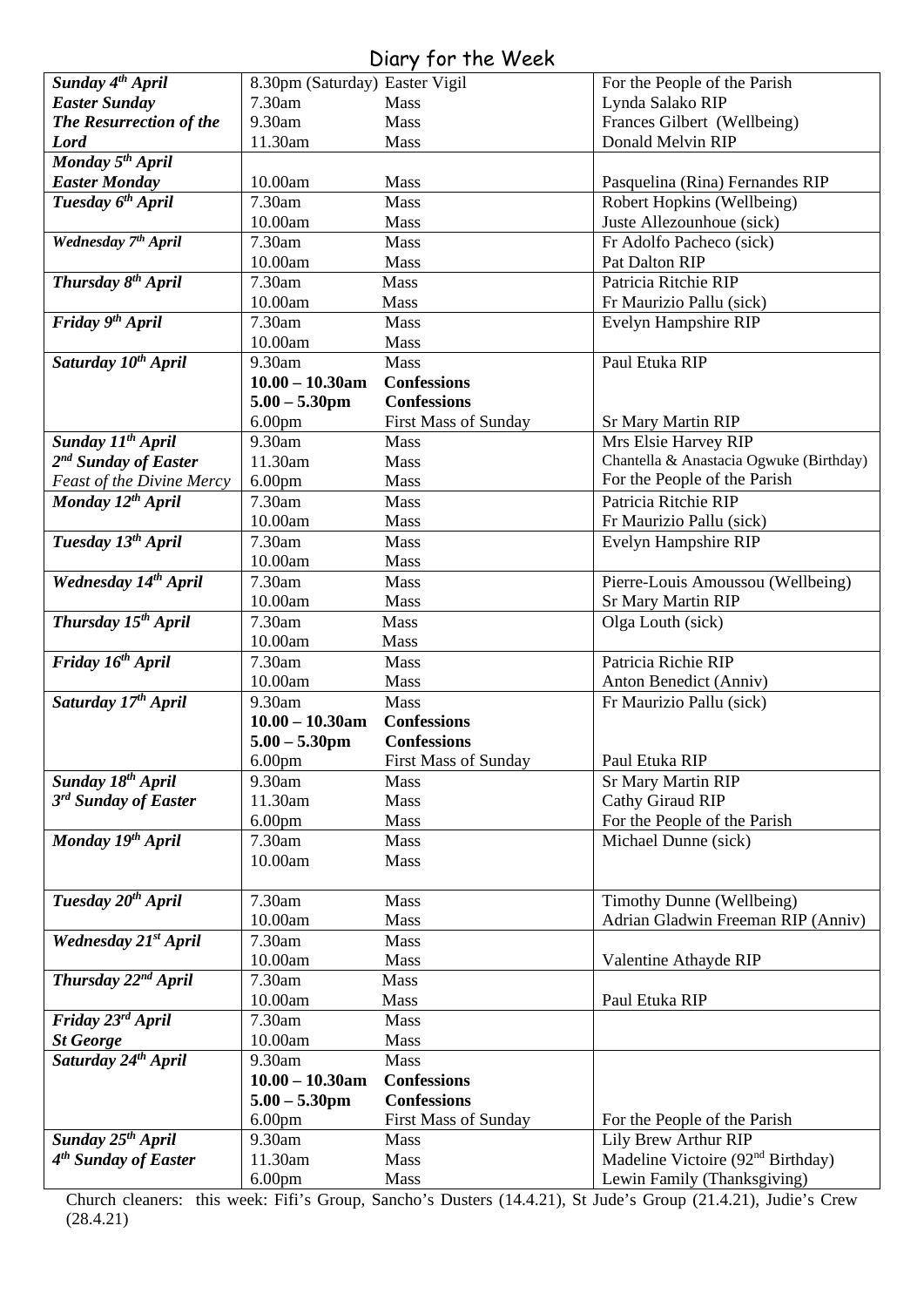## St. Andrew's Parish Notices

#### **EASTER SUNDAY OF THE RESURRECTION OF THE LORD**

- First Mass 7:30am
- Second Mass 9:30am
- Third Mass 11:30am

#### **EASTER MONDAY**

- Only one Mass 10am

#### **LIVE STREAMING EQUIPMENT FOR ST ANDREW'S**

At the time of writing we are expecting Talk Talk to install the wi-fi for the live streaming in the next few days. We hope to be up and running soon after. I apologise for the length of time this has taken for the problems to be fixed. Thank you for your patience and thank you again to everyone for your kind generosity. *Fr Emmanuel.*

#### **LENT 2021**

The Parish Penitential Service on Monday 29<sup>th</sup> March was very well attended. It was good to see so many parishioners preparing for Easter in this way.

There are Easter collection envelopes which is the Easter collection for our Priests of the Parish – *thank you.*

#### **REPOSITORY**

The Repository will be open after the 9.30am Mass on Sundays. For access you will need to re-enter the Church at the front entrance after exiting through the side doors.

#### **ST DAMIEN'S GROUP**

The St Damien's group are here and still happy to help anyone who is confined to home and need help with collecting prescriptions or shopping etc. We are also able to help with transport if it's needed to take anyone to have the vaccination. If you need help please phone Jane Ritchie on 07999 693052 before you make your appointment so that together a convenient date can be organised.

#### **GIVE BY CARD**

The Diocese has asked us to allow for parishioners alternative options for giving donations to the Church. You will probably have seen the new machine in the porch which allows you to make donations by using your card. Many churches around the country are now using this donation method by offering parishioners a choice. We are being encouraged by the Diocese to offer this alternative option.

It is the same as if you were using your contactless credit/debit card in the shop. To give by card:

- 1. Choose how much you want to give
- 2. Tap your card to donate
- 3. Complete a Gift Aid declaration if you have your number

For donation values greater than £45, the card must be inserted at the top of the card reader.

*Cancelling a transaction.* If for any reason, you need to cancel a transaction before completion, simply press the power button on the right hand side of the card reader. This cancels the transaction and declines the payment. You then need to press 'Dismiss' at the bottom of the Digital Collection Plate to return to the Donations Screen.

Of course, if you still wish to donate using cash, cheques or Paypal, you are still able to do so, we are just offering another way to help you. It might take a while for us to get used to using this option but hopefully we can make it work. Thank you all for your continued support.